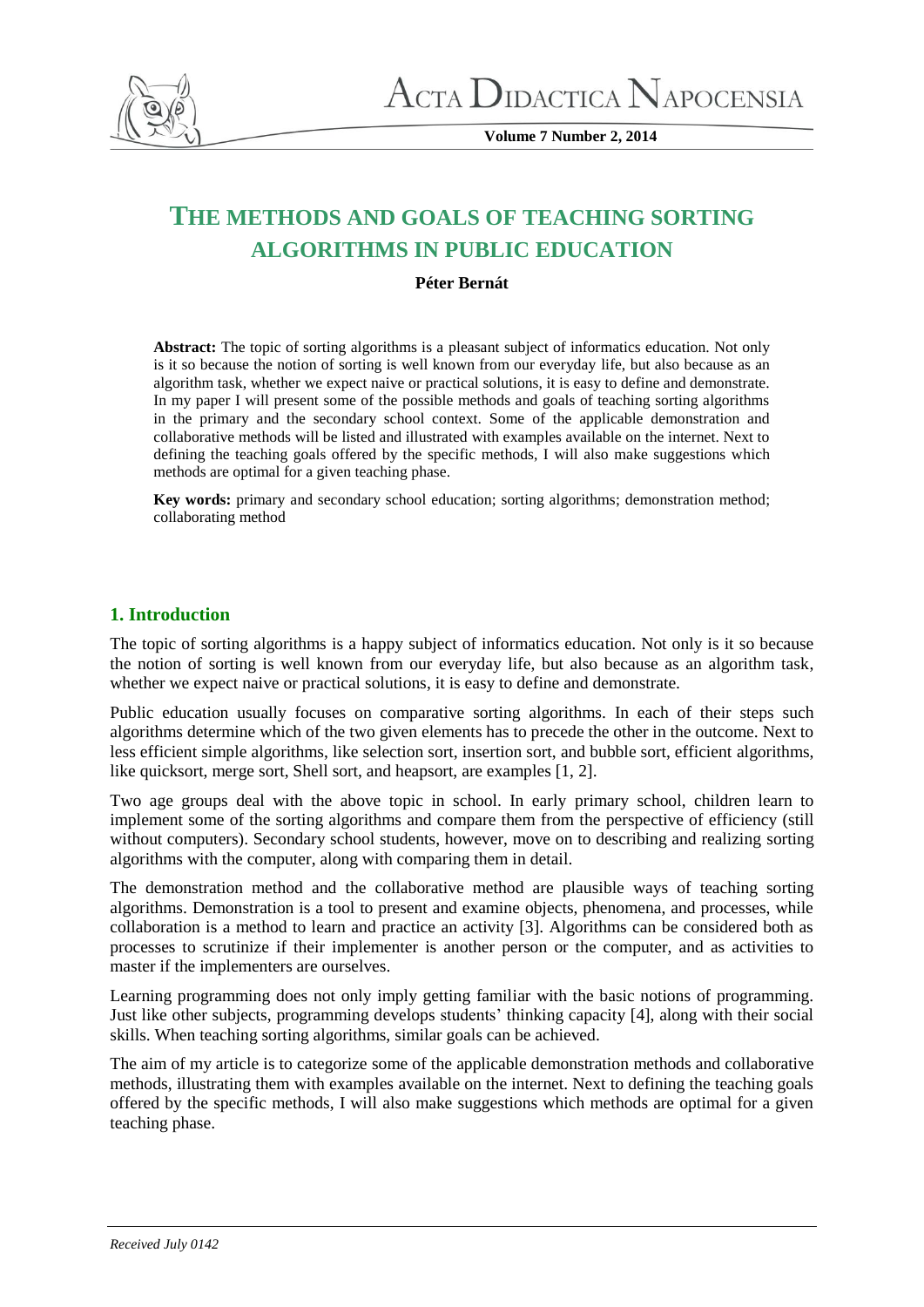#### **2. Teaching the implementation of sorting algorithms**

Primary school kids learn about the basics of the computer, such as sorting algorithms, through games, still without computers [5]. Their task is to understand and execute some of the sorting algorithms, while comparing them regarding their efficiency.

# **2.1. Demonstration and collaboration with objects**

The most suitable way to teach a couple of algorithms to this age group is the use of objects. To sort objects from a given perspective is good because it is close to everyday reality, on the one hand, and, because the activity-based learning is specifically fit for kids, on the other hand.

It is worth to choose objects, which can be lined up according to their weight. Since their comparison is possible only with the use of a two-pan balance, we will pay enough attention on the basic step of comparative settlements, and it will be easier to keep track of the number of comparisons. As objects we can apply identical capsules filled with different amount of coins, and the balances can be borrowed from the chemistry lab. If we glue the appropriate numbers to the bottom of the objects, later the order can be easily checked.



**Figure 1.** *The method of sorting and selecting weights [5]*

Here is a possible scenario [5]. The students, after entering into groups of four, receive 8 objects and a balance. The teacher tells them that they are supposed to compare the weight of two objects only in each step. As a warm-up task, we can ask them to determine the heavier of two objects and the heaviest of all objects. We can discuss how many steps need to be made to solve the latter task. Then we can ask them to sort 3 objects by weight and, if they manage, to sort all objects.



**Figure 2.** *Sorting weights with quicksort algorithm [5]*

After the experiments, we can teach them a simple sorting algorithm and an efficient algorithm. We can choose for example selection sort (figure 1) or quicksort (figure 2). If the students count the necessary comparisons in the first and the second case, they will realize that the sorting methods are of different efficiency. If there is more interest and time, further algorithms can be demonstrated, such as insertion sort and merge sort.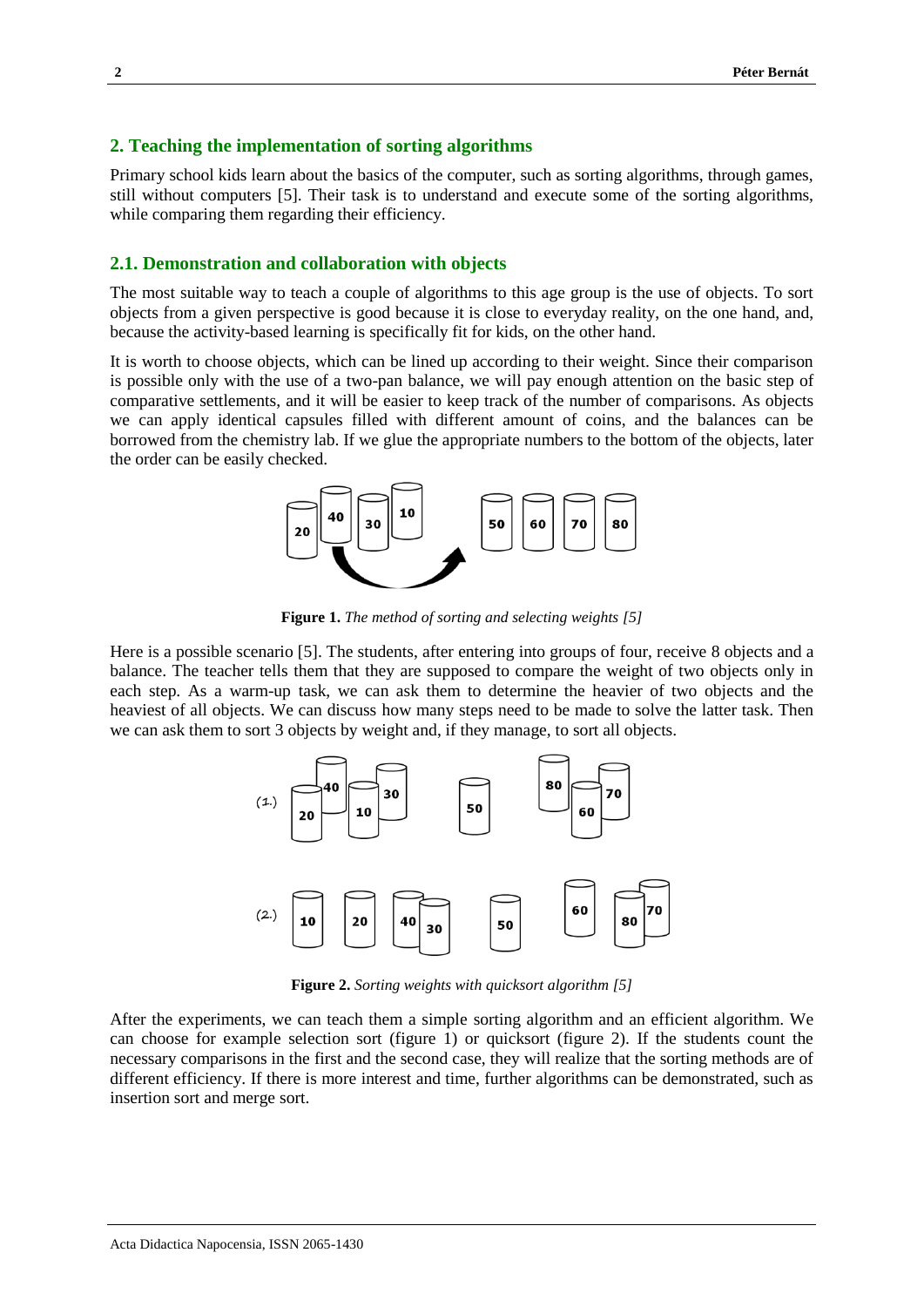#### **2.2. Executing educational goals**

During these sessions, students get closer to important notions, such as algorithm, sorting (listing elements in a given order), efficiency (the number of steps to solve the same problem), and recursion ("divide and conquer"), without even noticing. Understanding, implementing, and comparing the demonstrated algorithms, that is, the attempts of the students, develop their thinking abilities. What is more, since the tasks are solved in groups, they even improve the social skills of the students.

#### **3. Teaching the computer-based execution of sorting algorithms**

In secondary school education, special attention is paid to programming frequently used algorithms, such as sorting algorithms. Students are expected to understand, describe, code, and examine the efficiency of different sorting algorithms.

#### **3.1. Demonstration with pictures**

Visual demonstrations characteristically serve to make the main steps of the sorting algorithm visible. However, unlike the strategies, the basic steps of the method remain hidden.

The images used for a simple algorithm illustrate the list through the steps of the external loop. It is well visible on figure 3, demonstrating selection sort, insertion sort, and bubble sort together, that the list is divided into an organized and an unorganized part, with an end result of putting each element into the organized section. It can be examined whether the elements change their location before and after they get into the organized part.



**Figure 3.** *The demonstration of selection, insertion, and bubble sort with pictures [6]*

Pictures similar to these can be made with computer programs as well, which means that even random or special lists can be viewed in the case of different algorithms. It is worth to assign different colors to the different elements so to make movement and idleness conspicuous (figure 4).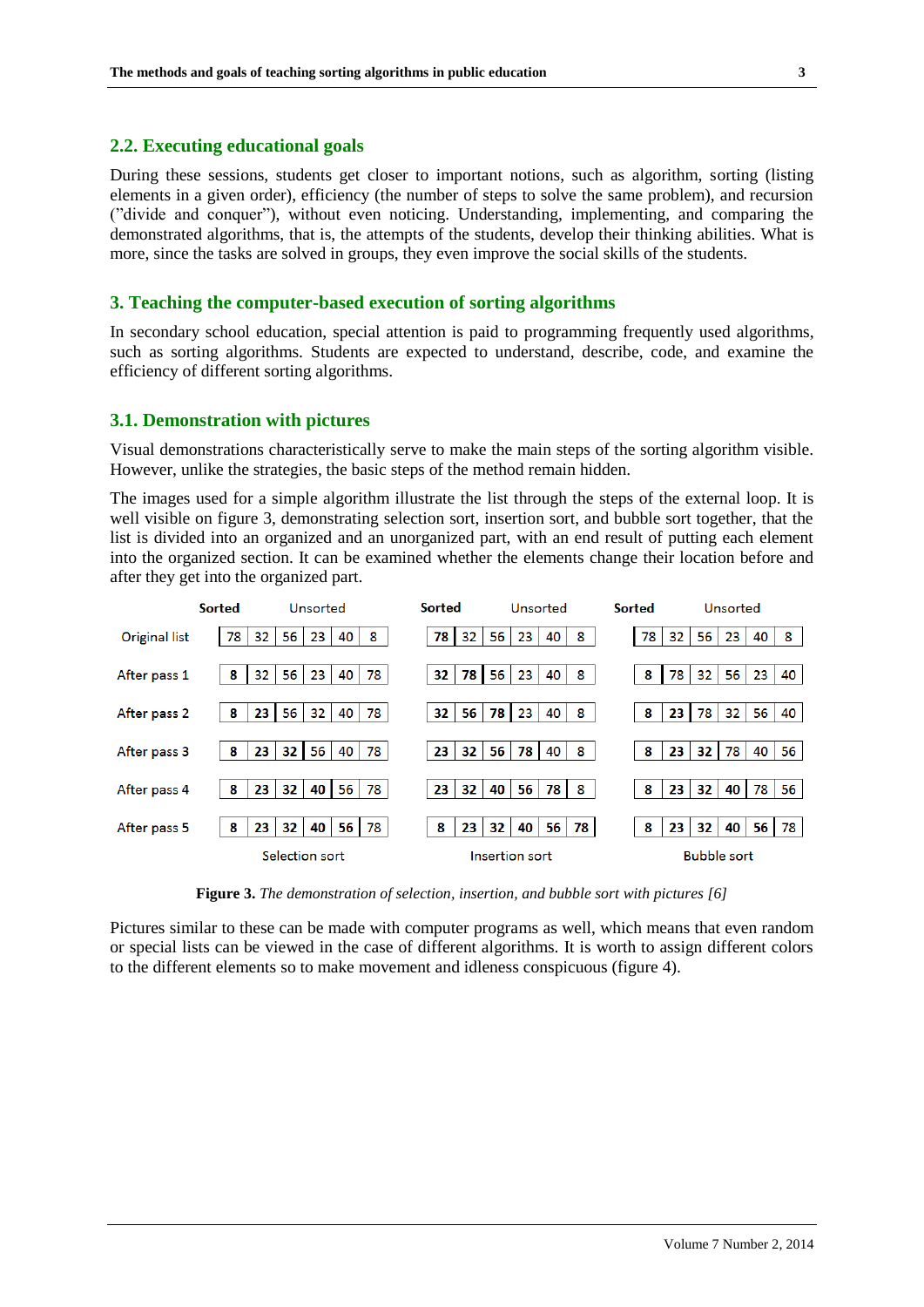| 58 | 65             | 12 | 60 | 57 | 2              | 46 | 1  | 30 | 98 | 4  | 11 | 44 | 41 | 87 |
|----|----------------|----|----|----|----------------|----|----|----|----|----|----|----|----|----|
| 58 | 65             | 12 | 60 | 57 | 2              | 46 | 1  | 30 | 98 | 4  | 11 | 44 | 41 | 87 |
| 12 | 58             | 65 | 60 | 57 | $\overline{2}$ | 46 | 1  | 30 | 98 | 4  | 11 | 44 | 41 | 87 |
| 12 | 58             | 60 | 65 | 57 | 2              | 46 | 1  | 30 | 98 | 4  | 11 | 44 | 41 | 87 |
| 12 | 57             | 58 | 60 | 65 | 2              | 46 | 1  | 30 | 98 | 4  | 11 | 44 | 41 | 87 |
| 2  | 12             | 57 | 58 | 60 | 65             | 46 | 1  | 30 | 98 | 4  | 11 | 44 | 41 | 87 |
| 2  | 12             | 46 | 57 | 58 | 60             | 65 | 1  | 30 | 98 | 4  | 11 | 44 | 41 | 87 |
| 1  | 2              | 12 | 46 | 57 | 58             | 60 | 65 | 30 | 98 | 4  | 11 | 44 | 41 | 87 |
| 1  | 2              | 12 | 30 | 46 | 57             | 58 | 60 | 65 | 98 | 4  | 11 | 44 | 41 | 87 |
| 1  | 2              | 12 | 30 | 46 | 57             | 58 | 60 | 65 | 98 | 4  | 11 | 44 | 41 | 87 |
| 1  | $\overline{2}$ | 4  | 12 | 30 | 46             | 57 | 58 | 60 | 65 | 98 | 11 | 44 | 41 | 87 |
| 1  | 2              | 4  | 11 | 12 | 30             | 46 | 57 | 58 | 60 | 65 | 98 | 44 | 41 | 87 |
| 1  | 2              | 4  | 11 | 12 | 30             | 44 | 46 | 57 | 58 | 60 | 65 | 98 | 41 | 87 |
| 1  | 2              | 4  | 11 | 12 | 30             | 41 | 44 | 46 | 57 | 58 | 60 | 65 | 98 | 87 |
| 1  | 2              | 4  | 11 | 12 | 30             | 41 | 44 | 46 | 57 | 58 | 60 | 65 | 87 | 98 |

**Figure 4.** *The demostration of insertion sort with a program (own program)*

The pictures made for efficient recursive sorting algorithms depict the lists through the specific levels of the recursion. On figure 5, illustrating quicksort and merge sort, we can see that both algorithms split the initial list into smaller and smaller ones, until we are left with one-item lists, which then get merged several times to form the ordered final list. Notice that for quicksort the process of splitting is more complex than merging, while for merge sort it is the other way around [7].



**Figure 5.** *The demonstration of quicksort (own picture) and merge sort [6] with pictures*

To discover the recursion in these methods, we need to observe the demonstrative pictures not from an up-down angle but rather "inside out." For example, the highest level of recursion is given by the first step and last step together. We split the initial list into two smaller lists, we sort them, then, by merging the two parts we arrive to the solution. Recursively, we continue and sort each of the two parts with the same method. As the lowest level of the recursion, we will find the one-item lists, which need no further sorting.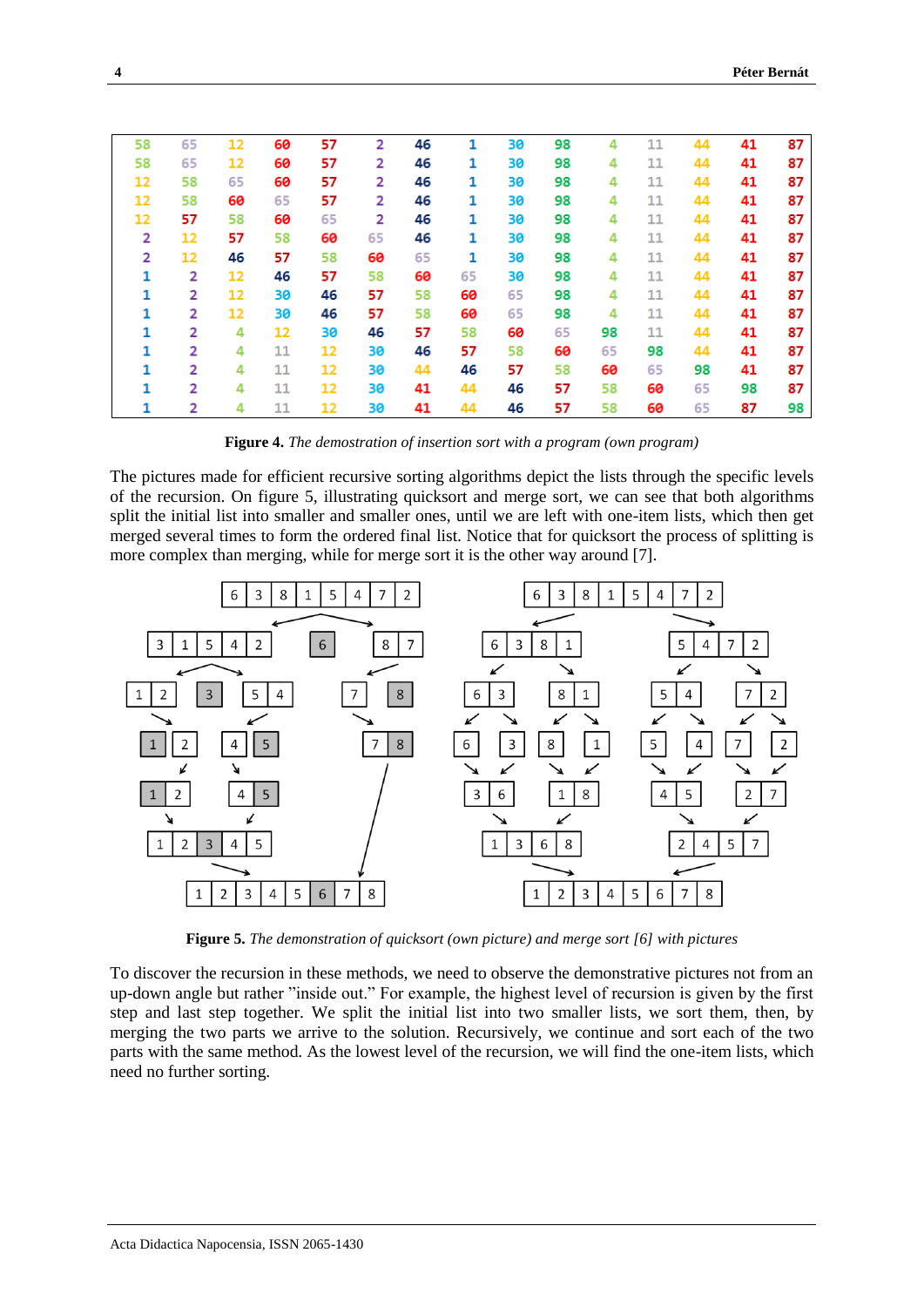#### **3.2. Demostration with animations**

Animations can be divided into two groups. The members of the first group demonstrate the operation of sorting algorithms. While they display each of the basic steps of such algorithms, the essence of the methods remains in the dark.

The operation of the algorithm is easier to follow if we can pause the animation, change its speed, or even reverse it; or if we can highlight the active items with arrows, colors, or other forms of marking. Some of the interactive animations can visualize the operation of the algorithm with random lists, which allows for the display of different cases.



**Figure 6.** *The demonstration of selection sort with animation [8]*

The webpage with the tell-tale title *Visualization of Data Structures and Algorithms* [8] aims to demonstrate the most frequently used data structures and algorithms through interactive animations of a standard interface. It offers animations for selection sort, bubble sort, quicksort, and merge sort. With the help of the animations, we can sort arbitrary lists (the items are displayed as columns of different height), set the speed of play-mode, and even jump back and forth between the different steps by using a slider (figure 6).

The other group of animations visualizes the efficiency of sorting algorithms by presenting sorting processes next to each other. The compared processes inform us about the efficiency either of one sole sorting algorithm in the context of different lists, or of different sorting algorithms in the context of comparable lists. We can even set the animations to count the comparisons and copies during their operation.

The webpage of *Sorting Algorithm Animations* [9] demonstrates the efficiency of eight sorting algorithms: insertion sort, selection sort, bubble sort, Shell sort, merge sort, heapsort, and two versions of quicksort. The algorithms are checked with four different initial conditions: with random lists, nearly sorted lists, reversed lists, and lists with few unique keys. The 32 animations can be played all at once, but we can also select and observe the behavior of one given sorting algorithm or one given type of lists.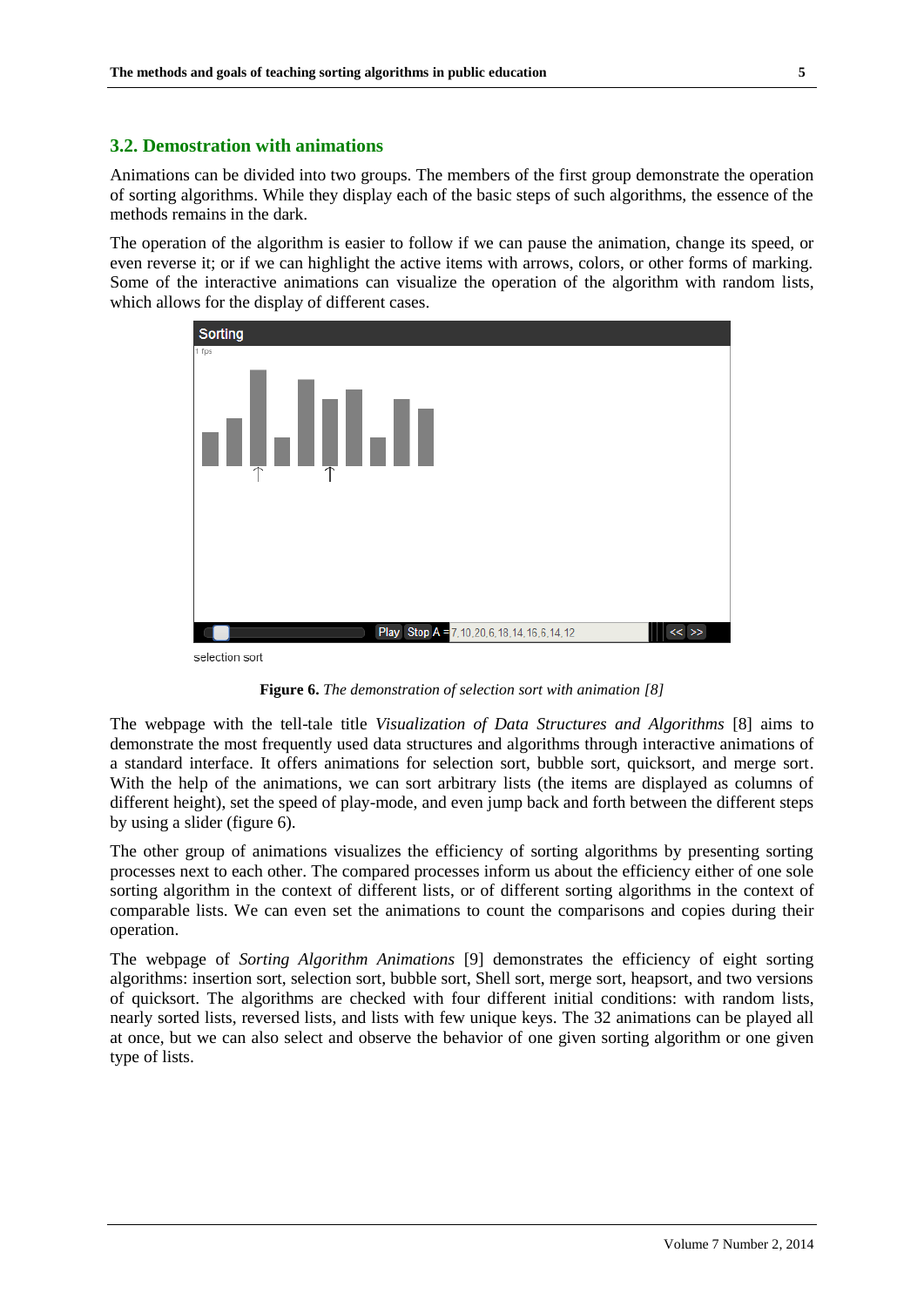## **Insertion Sort**

| Problem Size: $20 \cdot 30 \cdot 40 \cdot 50$ Magnification: $1x \cdot 2x \cdot 3x$<br><br><br>---------<br>---------<br><br><br>Algorithm: Insertion · Selection · Bubble · Shell · Merge · Heap · Quick · Quick3<br><del></del> |               |              |            |  |  |  |  |  |  |  |  |
|-----------------------------------------------------------------------------------------------------------------------------------------------------------------------------------------------------------------------------------|---------------|--------------|------------|--|--|--|--|--|--|--|--|
| Random<br>                                                                                                                                                                                                                        | Nearly Sorted | Reversed<br> | Few Unique |  |  |  |  |  |  |  |  |
|                                                                                                                                                                                                                                   | ≧             | -            |            |  |  |  |  |  |  |  |  |

**Figure 7.** *Demonstration of the efficiency of insertion sort with animation [9]*

Animations presenting the operation of one single sorting algorithm in the context of different lists (figure 7) facilitate a more thorough understanding of the algorithm, on the one hand. On the other, they enable us to examine whether its functioning changes with special lists compared to a random list. It is for example a significant question if a given sorting algorithm can finish with a nearly sorted list earlier.

However, if we use the animations to demostrate the sorting of a specific list by different algorithms, we can easily decide which of the sorting algorithms is the best to use if this given type of list has to be sorted [10]. Suprisingly, the so-called efficient algorithms perform rather poorly with certain lists.

Finally, if we play all 32 animations together, we can draw a useful conclusion, namely, that there is no such thing as best sorting algorithm that would perform best in each of the cases.

Although the program running on the above webpage fails to count the comparisons and copies, we can easily make programs (not neceassarily with animations) that are able to determine these values in the case of different lists or different algorithms. The screenshot in figure 8 shows how a program compares the operation of three simple algorithms with a randomly generated list.

| List:<br>Type:         | 29<br>random | 22 | 43 | 47 | 40          | 28 | - 35 | 12     | - 36 | - 15 |              |
|------------------------|--------------|----|----|----|-------------|----|------|--------|------|------|--------------|
|                        |              |    |    |    | Comparisons |    |      | Copies |      |      | <b>Total</b> |
| Selection sort:        |              |    |    | 45 |             |    | 27   |        |      |      | 72           |
| <b>Insertion sort:</b> |              |    |    |    | 35          |    |      | 46     |      |      | 81           |
| <b>Bubble sort:</b>    |              |    |    |    | 45          |    |      | 84     |      |      | 129          |

**Figure 8.** *Measuring the efficiency of selection, insertion, and bubble sort with own program*

# **3.3. Collaboration with simulation programs**

In simulation programs made for sorting algorithms, the algorithms are executed by the users. Although these programs involve less motor and sensory organs compared to real experimentation, the advantages are that they do not require physical tools or preparation, and everyone is able to work on their own. In addition, they can provide extra services next to the usual supervision: the animations can check the progress of the students immediately or even teach them algorithm.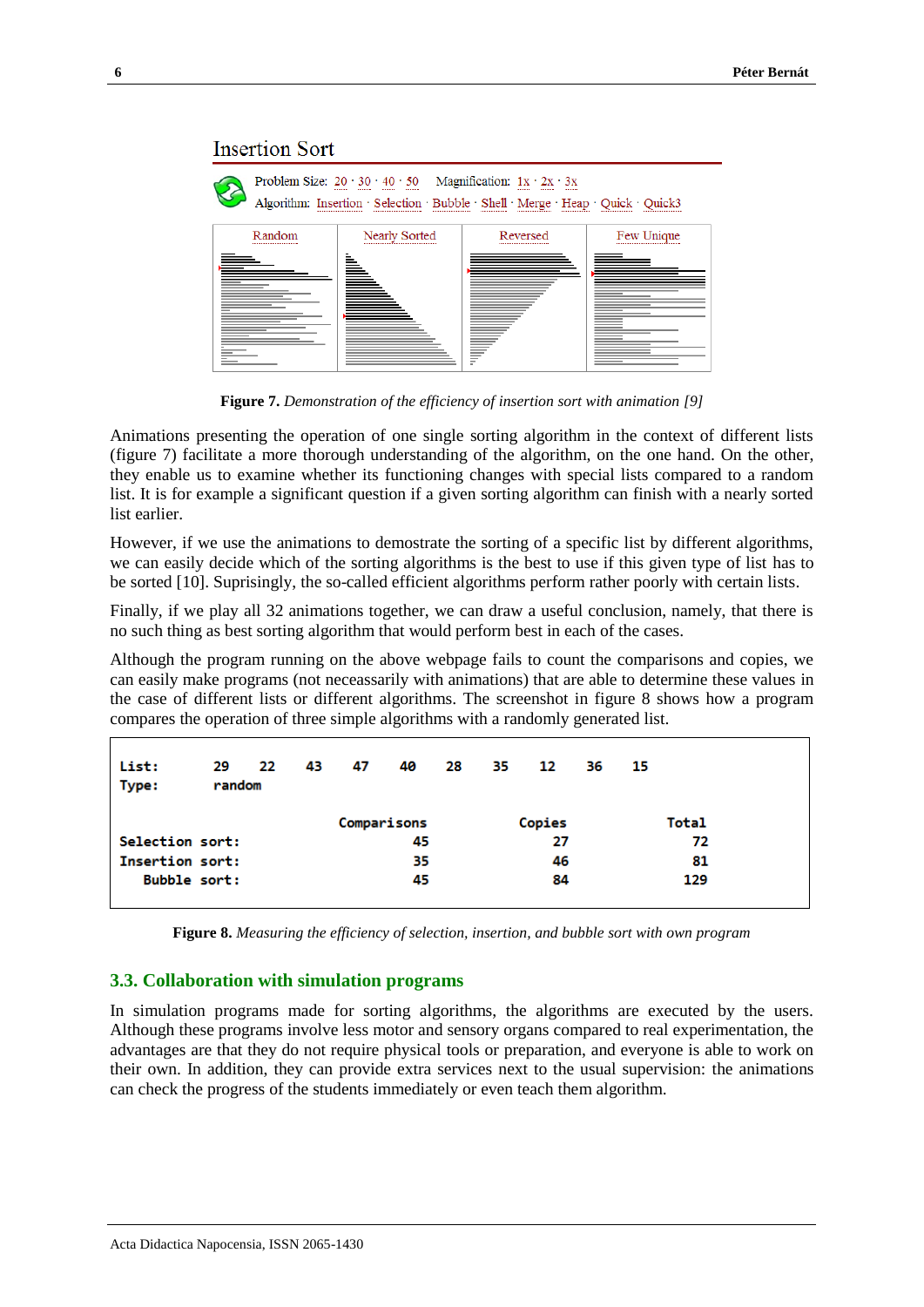

**Figure 9.** *Sorting in a simulation program (own program) [11]*

The above figure demonstrates a program I made to visualize a possible classroom task. The simple algorithms can be tried with a 6-item list. To display or change the items, we can use mobile *arrows* marked as i and j, traditional loop counters in algorithms and programs. Next to these, the *min* marker can be applied with selection sort, while the *double arrow*, for the  $j<sup>th</sup>$  and  $j+1<sup>st</sup>$  item, goes with bubble sort. The *eye* displays all the items so we can check the solution easily, whereas a click on the *cube* provides us with a new random list.



**Figure 10.** *Sorting in the simulation program of the* Algo-rythmics*'s webpage [12]*

We will find a more serious application on the *Algo-rythmics* webpage [12], renowned for its videos presenting sorting algorithms through folk dancing. Insertion sort, selection sort, bubble sort, quicksort, and Shell sort are demonstrated and offered for trial on the webpage (figure 10). In interactive mode, we can select two elements and decide if we want to compare or exchange them. The program warns us when we are about to make a wrong step according to the rules of the given algorithm. With one single click, the item values can be hidden so that comparison can become necessary. If we get stuck, the Help button assists us to get back on track.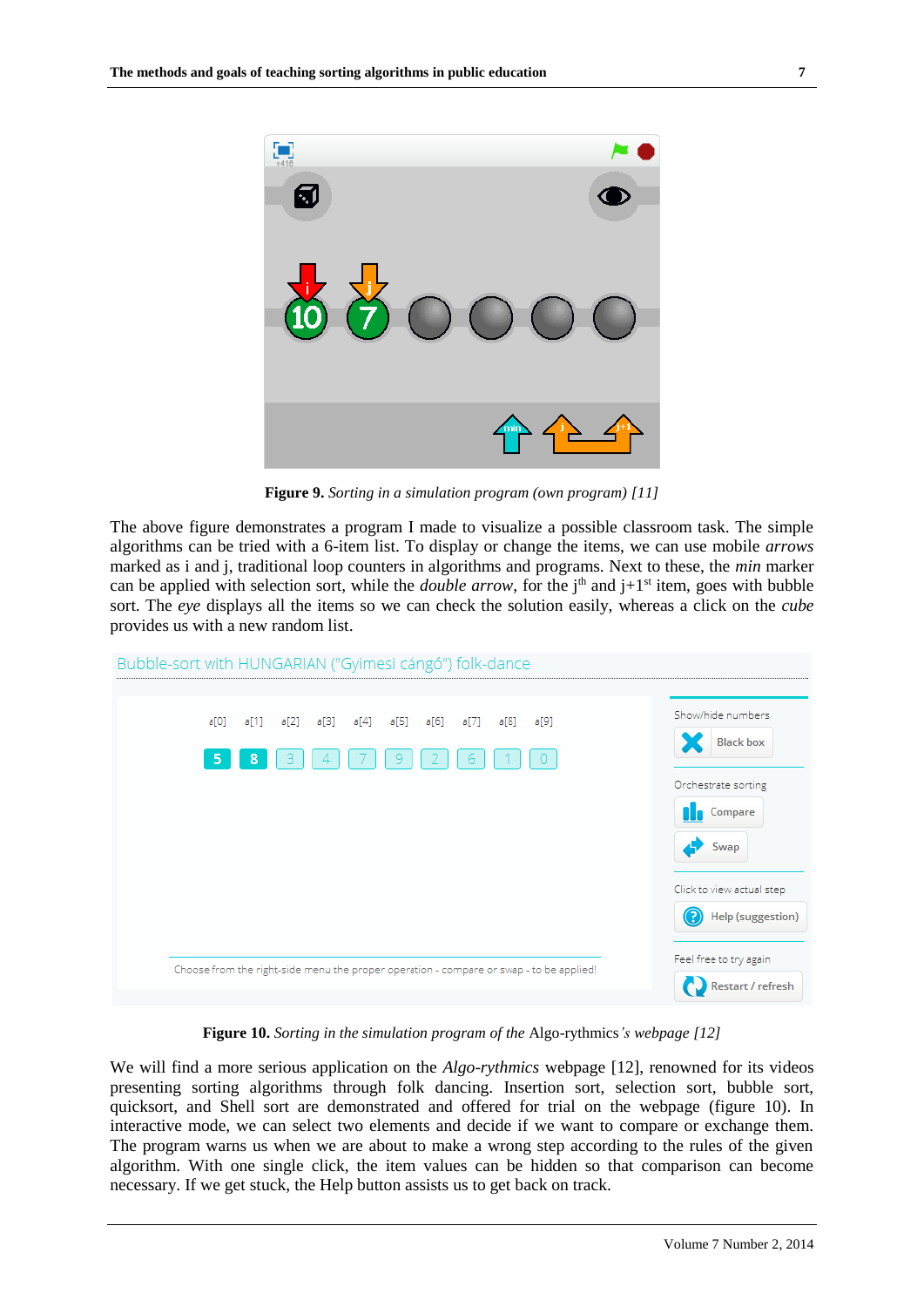#### **3.4. Executing educational goals**

The computer-based implementation of sorting algorithms may require the application of some kind of a data structure, the organization of nested loops, and the production of a recursive procedure. Sorting algorithms are among the most complex programming tasks; their description and coding are mentally demanding challenges, for which we can offer assistance tailored to the abilities of the students.

# **4. Conclusions**

We can choose from a plethora of methods how to teach sorting algorithms. We need to consider not only the specific needs of our students, but also the peculiarities of the different methods: each one fits a given phase of the learning process best. In early primary school, objects of different weight facilitate students to understand, practice, and examine the efficiency of algorithms. In secondary school, however, other methods work better for the comprehension, description, and coding of the algorithm, let alone for its efficiency check.

To understand the essence of algorithms, pictures seem to be the most efficient tools, because they visualize only the most important parts. For the comprehension of the details, however, animations, which display all the steps, appear more adequate. For checking students' comprehension, before they start describing or coding an algorithm, simulation programs are the best; in addition, they can be effective tools for practicing the specific algorithms. Algorithm description and coding are best promoted by animations that display loop counters and markers typically used in the algorithm. Lastly, for efficiency check we can use animations and programs that were designed for this specific purpose.

Although my article focused on visual and motor methods used specifically for teaching sorting algorithms, it would be useful to consider and aim for such methods in the entire programming education [13]. As the Chinese proverb reminds us: "I hear and I forget. I see and I remember. I do and I understand."

# **References**

- [1] Szlávi, P.; Zsakó, L. (2008): *Módszeres programozás: Programozási tételek (Methodic programming: Programming theses), Mikrológia 19*, ELTE IK, Budapest
- [2] Rónyai, L.; Ivanyos, G.; Szabó, R. (2005): *Algoritmusok (Algorithms),* Typotex, Budapest
- [3] Falus, I. (2006): *Didaktika – Elméleti alapok a tanítás tanulásához (Didactics – Theoretical basics to teaching learning),* Nemzeti Tankönyvkiadó, Budapest
- [4] Szlávi, P.; Zsakó, L. (2012): ICT competences Algorithmic thinking, *Acta Didactica Napocensia,* Vol. 5. No. 2., pp. 10
- [5] Bell, T.; Witten, I. H.; Fellows, M.: Computer Science Unplugged, An enrichment and extension programme for primary-aged children *http://csunplugged.org/sites/default/files/activity\_pdfs\_full/unpluggedTeachersMar2010- USletter.pdf* [05/20/2014]
- [6] Sorting Algorithms Section 3, C.Eng 213 Data Structures *http://cow.ceng.metu.edu.tr/Courses/download\_courseFile.php?id=5451* [05/20/2014]
- [7] Kátai, Z. (2007): *Algoritmusok felülnézetből (Overview to algorithms),* Cluj-Napoca: Scientia, ISBN 978-973-7953-74-2
- [8] Visualization of Data Structures and Algorithms *http://rosemarietan.com/fyp* [05/20/2014]
- [9] Sorting Algorithm Animations *http://www.sorting-algorithms.com* [05/20/2014]